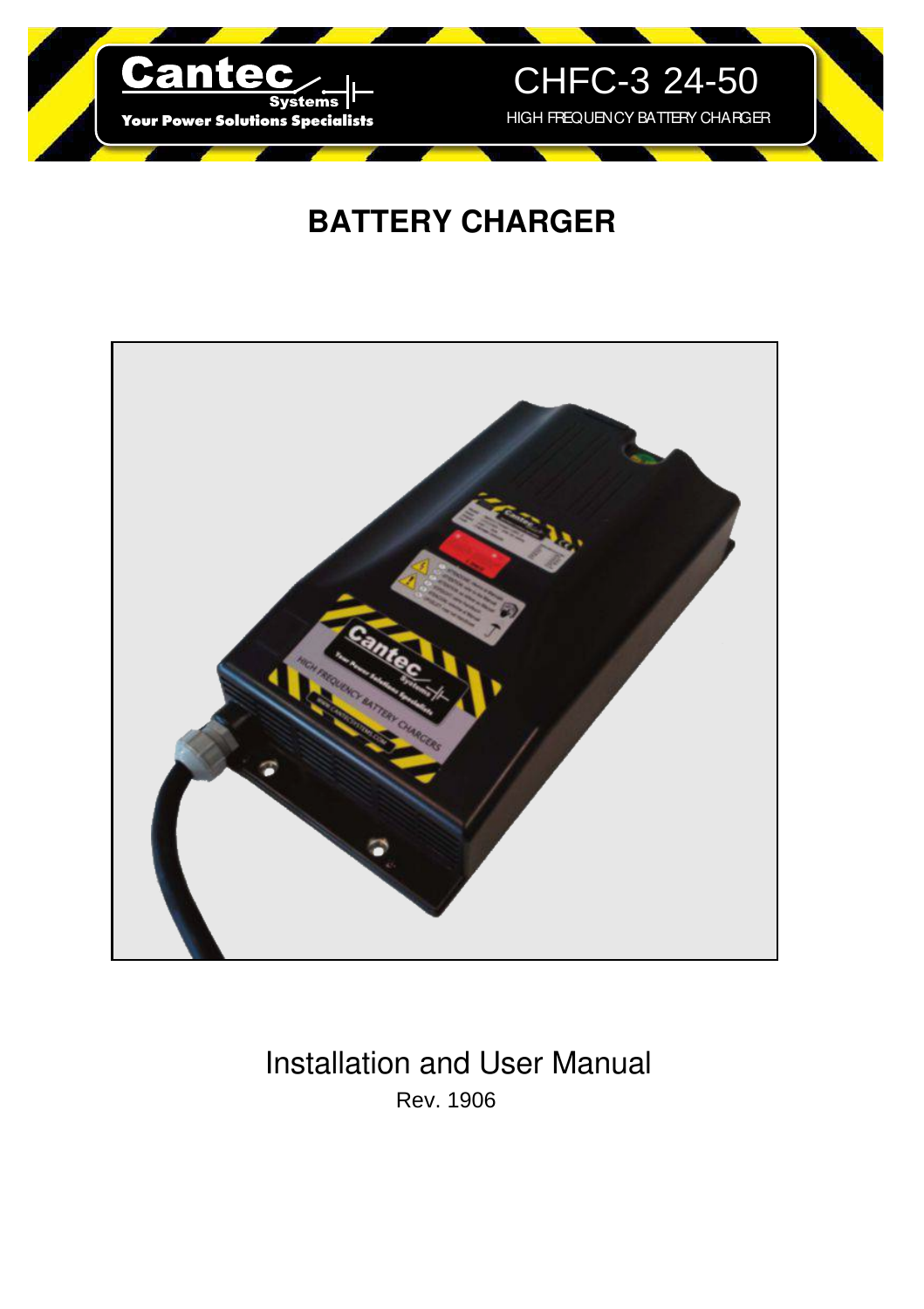

**ATTENTION: To reduce the risk of electric shock, do not remove cover. Refer servicing to qualified service personnel. Disconnect the mains supply before connecting or disconnecting the links to the battery.**



**Read the Instruction Manual carefully before use. Verify that the selected charge curve is suitable for the type of battery You have to re-charge.**

#### Explanation of Graphical Symbols



The lightning flash with arrowhead symbol, within an equilateral triangle, is intended to alert the user to the presence of uninsulated "dangerous voltage" within the equipment's enclosure; that may be of sufficient magnitude to constitute a risk of electric shock to persons.



The exclamation point within an equilateral triangle is intended to alert the user to the presence of important operating and maintenance (servicing) instructions in the literature accompanying the equipment.

This product is covered by warranty.

The relative warranty certificate is attached to the Instructions Manual. If the Manual is not provided with this certificate, please ask your retailer for a copy. For further references, please write the serial number in the proper space:

**Serial No.** \_\_\_\_\_\_\_\_\_\_\_\_\_\_\_\_\_\_\_\_\_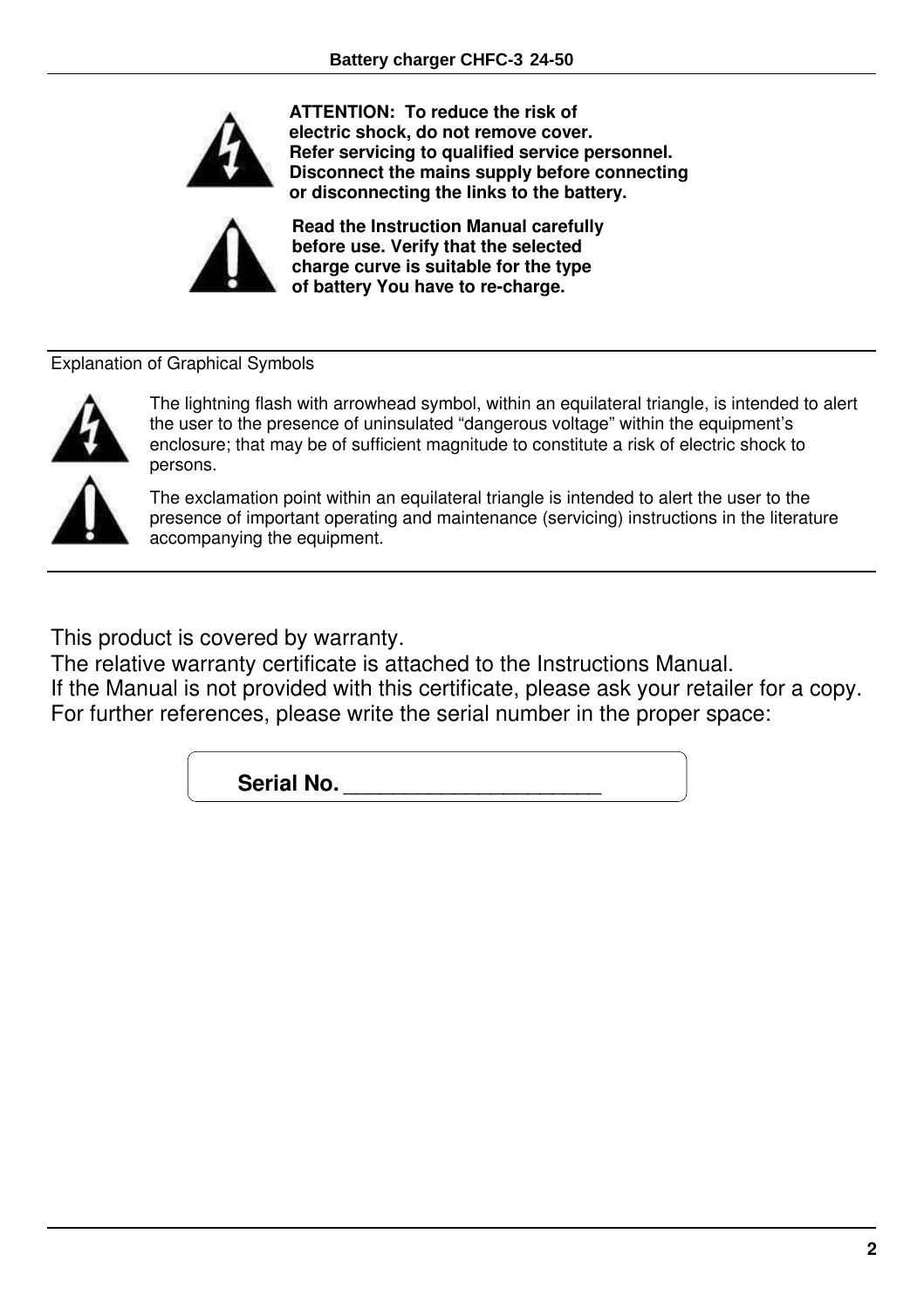### **Installation and safety instructions**

Battery charger CHFC-3 has been designed to provide safety and reliable. It is necessary to observe the following precautions in order to avoid damage to persons and to the battery charger:

- Read the installation instructions contained in this Manual carefully. For further information put the Manual in a proper place.
- Fix the battery charger to a stable surface through the appropriate holes inserted on the fixing flanges. In case of installation on a vehicle it is advisable to use antivibration supports.
- Preferably the charger should be installed in the vertical position with fans facing up. The horizontal installation is allowed. Never install in the vertical position with fans facing down.
- Ensure all ventilation ports are not obstructed, to avoid the overheating. Do not put the battery charger near heat sources. Make sure that free space around the battery charger is sufficient to provide adequate ventilation and an easy access to cables sockets.
- Protect the battery charger from ingress of water. Do not pour liquids inside the case.
- Verify that the available supply voltage corresponds to the voltage that is stated on the battery charger name plate. In case of doubt, consult a retailer or local Electric Supply Authority.
- For safety and electromagnetic compatibility, the battery charger has a 3-prong plug as a safety feature, and it will only fit into an earthed outlet. If you can not plug it in, chances are you have an older, non-earthed outlet; contact an electrician to have the outlet replaced. Do not use an adapter to defeat the earthing.
- To avoid damaging the power cord, do not put anything on it or place it where it will be walked on. If the cord becomes damaged or frayed, replace it immediately.
- If you are using an extension cord or power strip, make sure that the total of the amperes required by all the equipment on the extension is less than the extension's rating.
- Disconnect the mains supply before connecting or disconnecting the links to the battery.
- To recharge Lead Acid batteries: WARNING: Explosive Gas Avoid flames and sparks. The battery must be positioned in a correctly cooled place.
- Do not use to charge batteries installed on board of thermal engine cars.
- Avoid recharging of non-rechargeable batteries.
- Verify that the nominal voltage of the battery to be re-charged corresponds to the voltage stated on the battery charger name plate.
- Verify that the selected charging curve is suitable for the type of battery to be re-charged. In case of doubt, consult Your retailer. ZIVAN S.r.l. will not accept any responsibility in case of mistaken choice of the charging curve that may cause irreversible damage to the battery.
- In order to avoid voltage drop, thereby assuring 100% charge at the battery, the output cables must be as short as possible, and the diameter must be adequate for the output current.
- In the case of thermal compensation of the battery voltage, it is necessary to place the thermal sensor in the area of highest battery temperature.
- Do not try to service the battery charger yourself. Opening the cover may expose you to shocks or other hazards.
- If the battery charger does not work correctly or if it has been damaged, unplugged it immediately from the supply socket and from the battery socket and contact a retailer.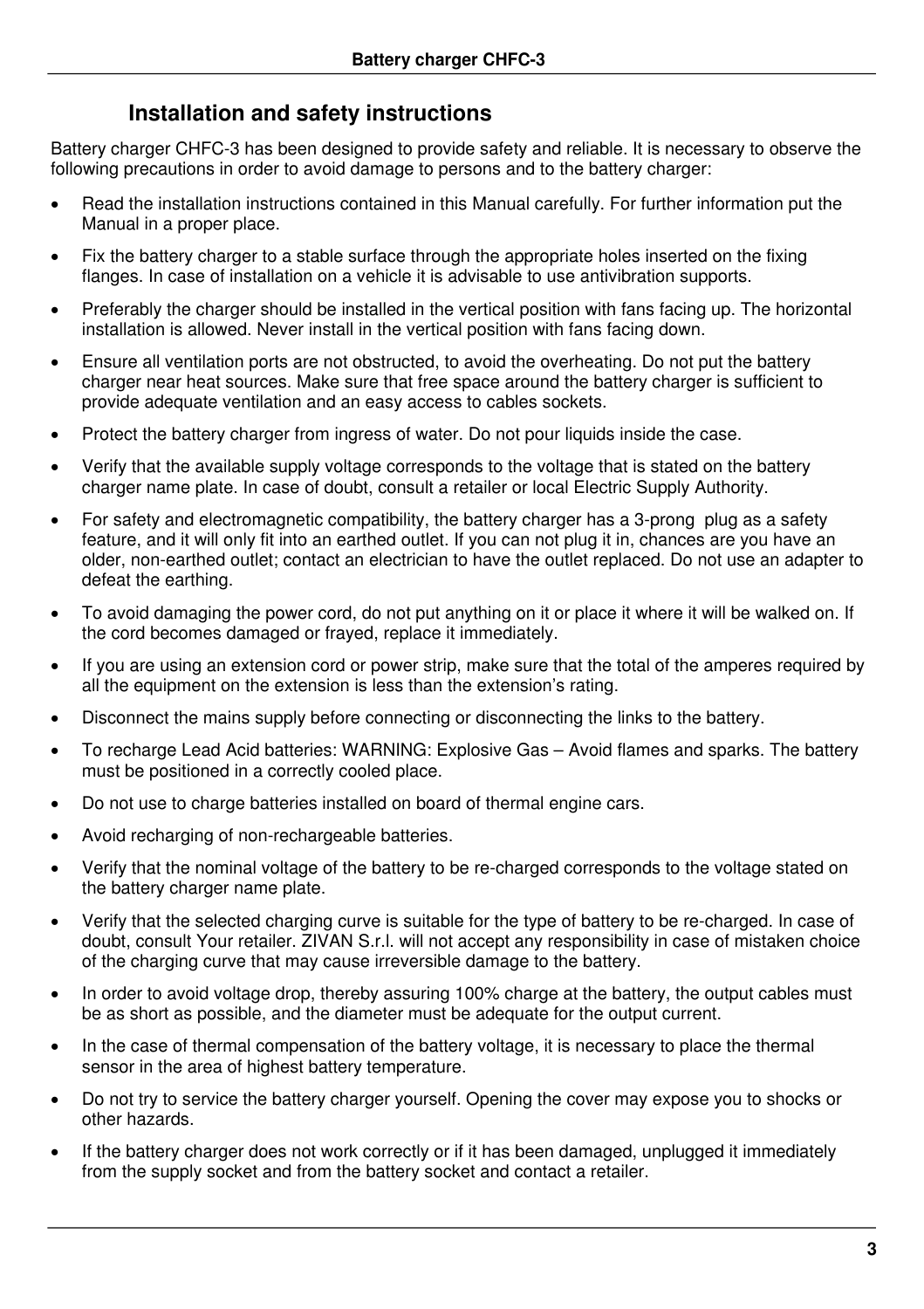### **Operating principle**

The battery charger considerably affects battery life and performances, which is the main part of every electric vehicle.

A non controlled traditional battery charger (rectifier) provides a simple **direct AC/DC** conversion.



Disadvantages of this solution are:

- Low efficiency
- Large physical size
- Long charge times
	- Charge depends on changes in the mains supply (with overcharge danger in the final charge phase)

In modern battery chargers these disadvantages are solved with an **indirect AC/DC** conversion, by passing through an intermediate DC/DC conversion.



This is the usual method of operation for the SMPS (Switching Mode Power Supply) at high power. This solution gives a good performance for minimum costs and physical dimensions using switches more faster and powerful (modern technology).

The main advantages of this solution are:

- High efficiency
- Reduced dimensions
- Short charge times
- Charge independent from the changes of the mains supply
- Electronic control that provides the desired charge curve

The advent of electrical problems (due to commutation) has imposed the introduction of adequate filtering to satisfy requirements of EMC 89/336/EEC directive for electromagnetic compatibility.



### **Block Diagram**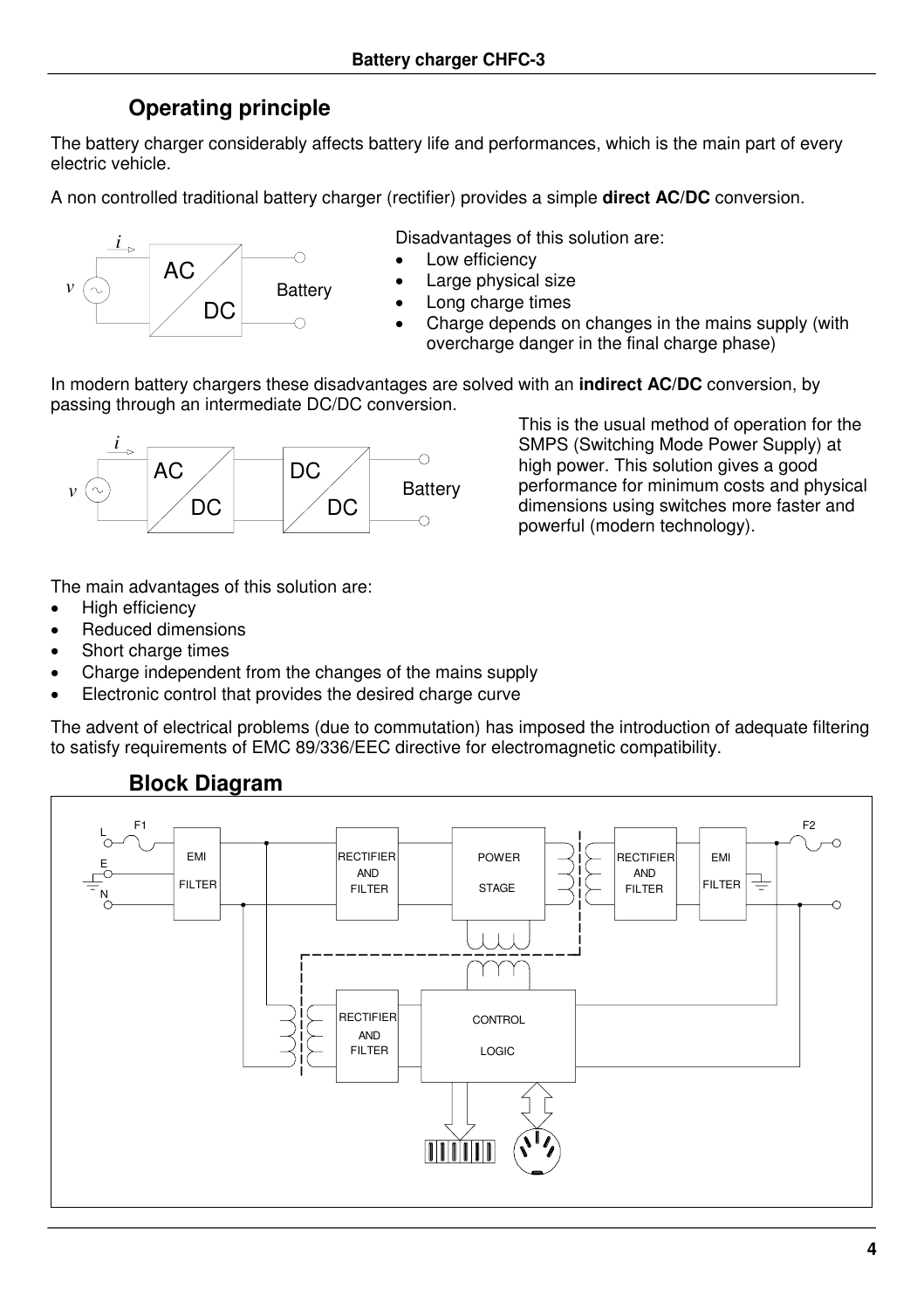### **LED Indicator**



RED LED shows that the battery is in the initial charging phase. Blinking YELLOW LED shows that the battery charger has reached 95% of charge. GREEN LED shows that the battery has reached 100% of charge. Blinking RED LED shows that the battery charger has reached 80-90% of charge.

Further information can be found in the description of the Charging Curve. **Example**: RED LED on with brief blinks indicates a constant tension phase.

### **Alarms (Two-tone audible message)**

An two-tone audible message and the flashing LED shows that an Alarm situation has occurred:

| Condition                                      | <b>Alarm Type</b>       | <b>Description (Action)</b>                                                                                                                                                     |
|------------------------------------------------|-------------------------|---------------------------------------------------------------------------------------------------------------------------------------------------------------------------------|
| Audible message +<br>RED flash                 | <b>Battery Presence</b> | Battery disconnected or not in conformity. (Verify the<br>connection and the nominal voltage).                                                                                  |
| Audible message +<br>YELLOW flash              | <b>Thermal Sensor</b>   | The thermal sensor is disconnected during the re-<br>charge or it is out working range. (Verify the<br>connection of the sensor and measure the<br>temperature of the battery). |
| Audible message +<br><b>GREEN</b> flash        | Timeout                 | Phase 1 and/or Phase 2 have a duration in excess of<br>the maximal allowed. (Verify the battery capacity).                                                                      |
| Audible message +<br><b>RED-YELLOW flash</b>   | <b>Battery Current</b>  | Loss of output Current control. (Failure of the control<br>logic).                                                                                                              |
| Audible message +<br><b>RED-GREEN flash</b>    | <b>Battery Voltage</b>  | Loss of output Voltage control. (Battery disconnected<br>or failure of the control logic).                                                                                      |
| Audible message +<br>YELLOW -GREEN flash       | Selection               | An unavailable configuration has been selected<br>(Verify the selector's position)                                                                                              |
| Audible message +<br>RED-YELLOW-GREEN<br>flash | Thermal                 | Overheating of semiconductors. (Verify the fan<br>operation).                                                                                                                   |

When there is an alarm the battery charger stops supplying current.

### **Thermal Sensor and/or External Indicator**

Thermal Sensor and External Indicator are Options that have to be connected to the 5 poles socket 180°.



Unless otherwise stated, the compensation of the Battery Voltage in function of the temperature of the Thermal Sensor is of -5mV/°C for battery cell.

The control range of the Thermal Sensor goes from -20°C to +50°C.

The External Indicator reflects exactly the LED Indicator which is placed on the equipment.

Further information can be found in the description of the Charging Curve.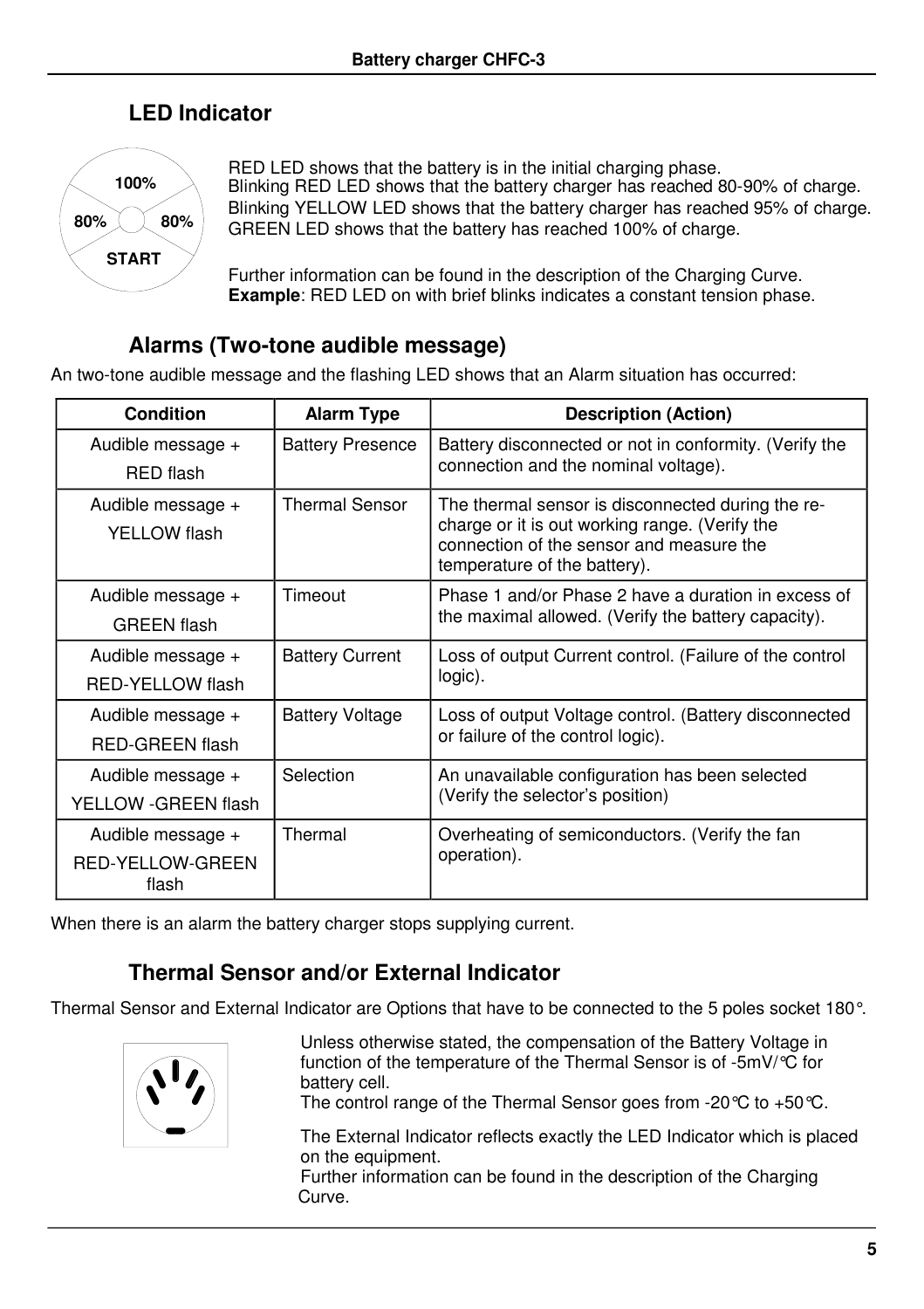### **Auxiliary Contacts**



Unless otherwise stated, the auxiliary contacts provide the following functions:

| <b>Section</b>   | <b>Function</b>                                                  | <b>Description</b>                                                                                                                 |
|------------------|------------------------------------------------------------------|------------------------------------------------------------------------------------------------------------------------------------|
| AUX <sub>1</sub> | Mains Presence                                                   | When the equipment is switched on, the contact<br>Normally Open (NO) CLOSES and instead the contact<br>Normally Closed (NC) OPENS. |
| AUX <sub>2</sub> | <b>Battery Presence</b><br>(only on rev TX.7h.cf4<br>and higher) | When battery presence is detected, the contact<br>Normally Open (NO) CLOSES and instead the contact<br>Normally Closed (NC) OPENS. |

### **LED Bar Graph**



The LED Bar Graph is an Option that shows a percentage indication of output current in comparison with its max. value

## **Battery**

A battery is characterised by two sizes: tension and capacity.

#### **Tension:**

Each element has a nominal tension, which depends on the type of battery (no matter what size).

In order to reach higher tension, many elements are connected in series, so creating a "BATTERY" of elements.

The number of elements is calculated by dividing the nominal tension of the battery for the tension of each single element in the table:

#### **Capacity:**

**:**

It is the quantity of electric charge that the batteries can supply to an external circuit before the tension decreases under the final limit value and it is obtained by multiplying the intensity of the discharging current **I**, expressed in ampere (**A**), for the discharging time **t** expressed in hours (**h**): **C = I x t** The traction battery capacity is normally referred to the discharging system of 5h: **C5 = I x 5h.** The capacity values that can be recharged by the battery chargers can be found in the description of the Charging Curve (this value is not present in the curves able to charge any capacity).

### **This device is in conformity with the Low Voltage directive 73/23/EEC and EMC directive 89/336/EEC and their further modifications.**

| Type | Nominal<br>Tension |
|------|--------------------|
| Pb   | 2 V/cell           |
| NiCd | 1,2 V/cell         |
| NiMH | 1,2 V/cell         |
| NiZn | 1.714 V/cell       |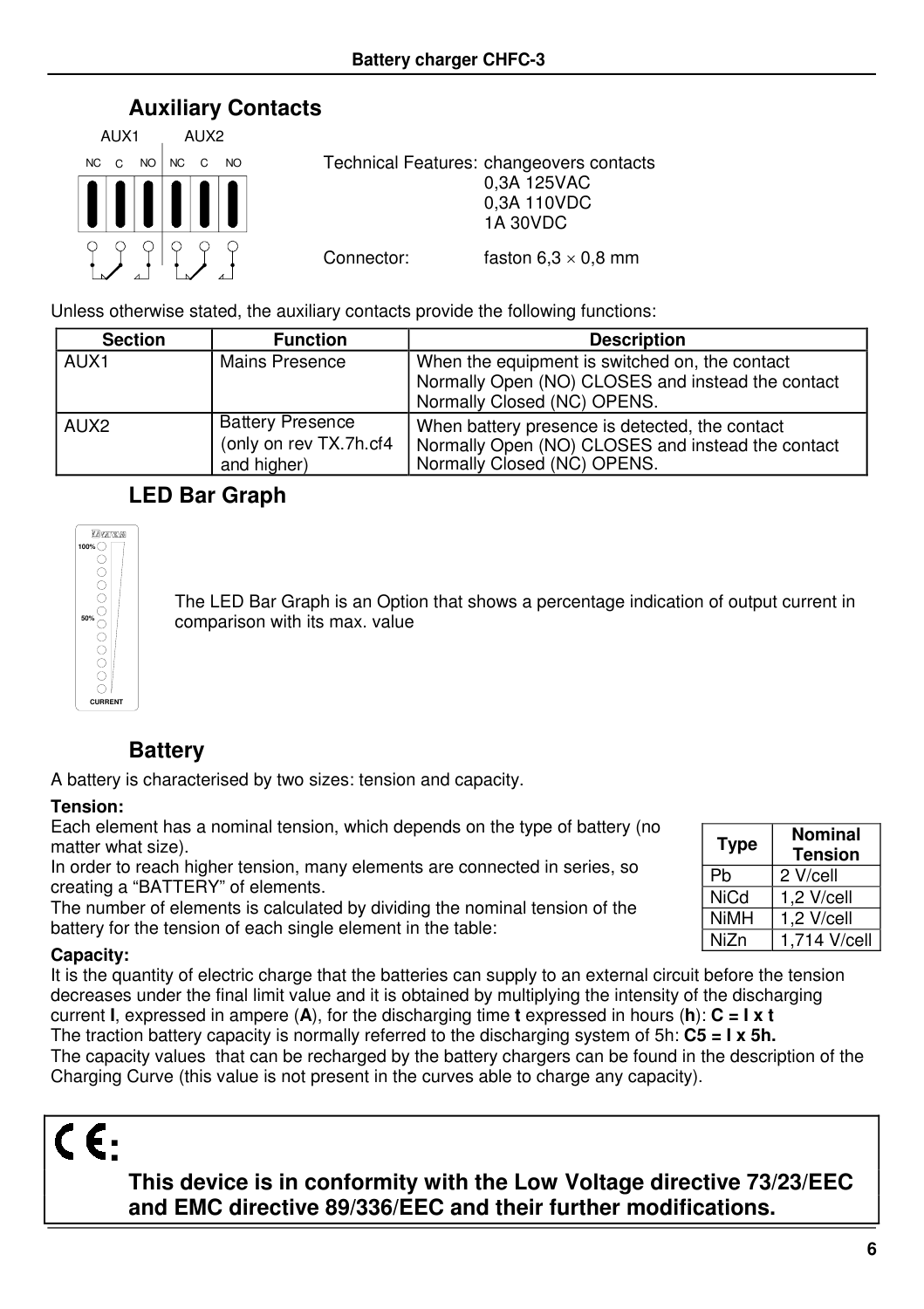# **Mechanical dimensions**





**N.B.** All dimensions are expressed in mm.



# **Drilling details**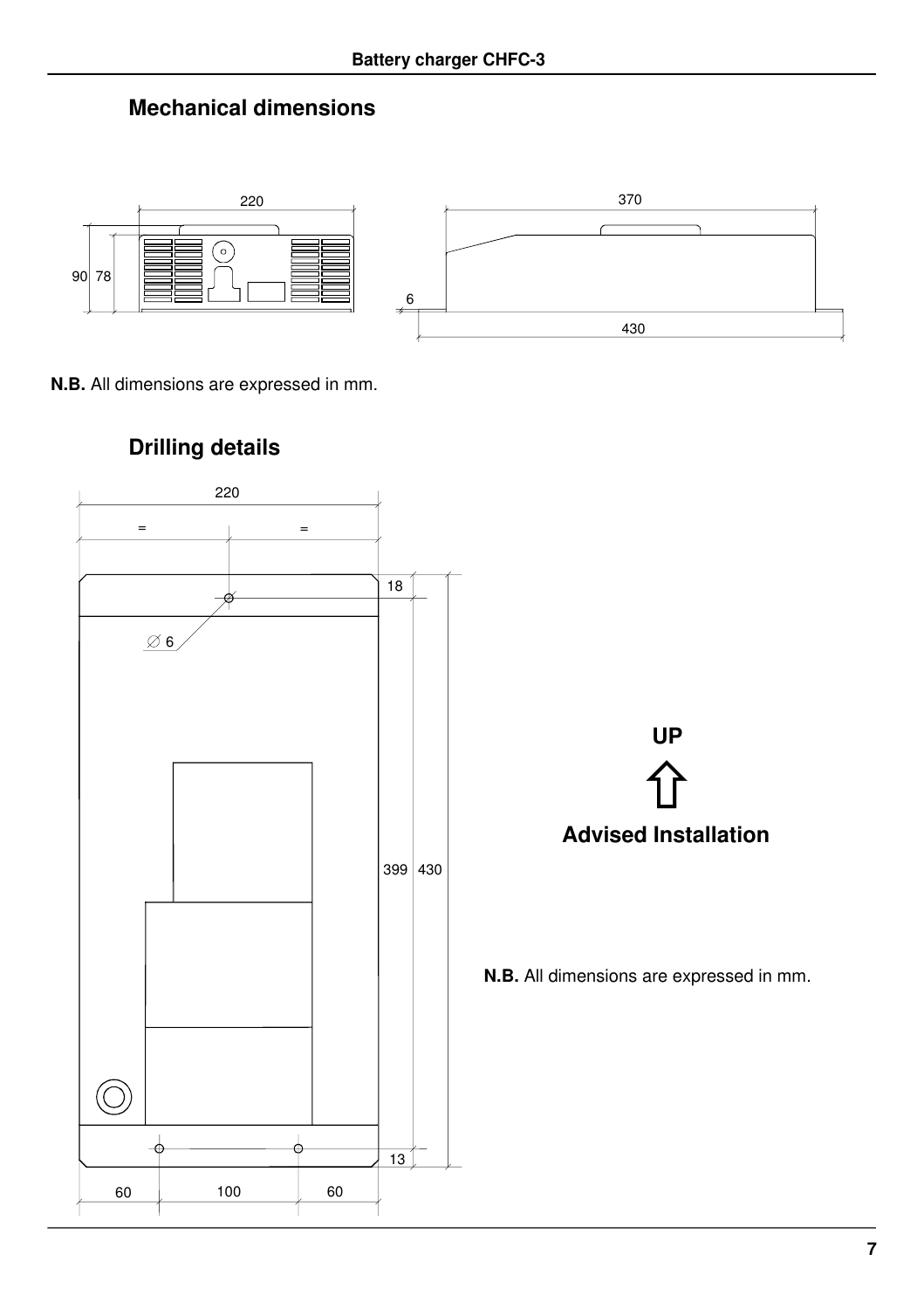# **TECHNICAL FEATURES**

Ta=25°C unless otherwise specified

### **Mains side**

| <b>Description</b>       | Symbol                        | <b>Test Condition</b> | Value and/or<br>Range | <b>Unit</b> |
|--------------------------|-------------------------------|-----------------------|-----------------------|-------------|
| Supply Voltage           | Vin                           |                       | $115 \pm 10\%$        | Veff        |
| Frequency                |                               | ۰                     | $50 \div 60$          | Hz          |
| Absorbed Maximum Current | $\mathsf{lin}_{\mathsf{max}}$ | $P = P_{max}$         | 20                    | Aeff        |
| Inrush Current           |                               | $Vin = 115Veff$       | < 1.35                | A           |
| Power Factor             | COS <sub>0</sub>              | $P = P_{max}$         | 0.68                  |             |
| Absorbed Minimum Power   | Pin <sub>min</sub>            | End of charge         | < 5                   | w           |
| Absorbed Maximum Power   | $Pin_{\text{max}}$            | $P = P_{max}$         | 3                     | kW          |

## **Battery side**

| <b>Description</b>                        | Symbol           | <b>Test Condition</b> | Value and/or<br>Range           | <b>Unit</b>     |
|-------------------------------------------|------------------|-----------------------|---------------------------------|-----------------|
| Output current                            |                  |                       | See curve                       |                 |
| Maximum output current                    | $\vert$ 1        | Phase 1               | See curve                       | A               |
| Output current ripple                     |                  | $I = 11$              | $< 5\%$                         |                 |
| Absorbed current                          | $I_{\rm a}$      | Equipment turned off  | < 0.5                           | mA              |
| Output voltage                            | U                |                       | See curve                       |                 |
| Constant output voltage                   | U1               | Phase 2               | See curve                       | V               |
| Thermal compensation of output<br>voltage | dU1/dT           | Phase 2               | -5                              | mV/<br>(℃·cell) |
| Operating range of Temperature            | $\Delta T$       |                       | from $-20$                      | °C              |
| Sensor                                    |                  |                       | to $+50$                        |                 |
| Output voltage ripple                     |                  | $U = U1$              | $< 1\%$                         |                 |
| Maximum power supplied                    | $P_{\text{max}}$ | $U = U1, I = I1$      | 2550                            | w               |
| Output capacity                           | С                |                       | Depend on the<br>model $(>0,2)$ | mF              |